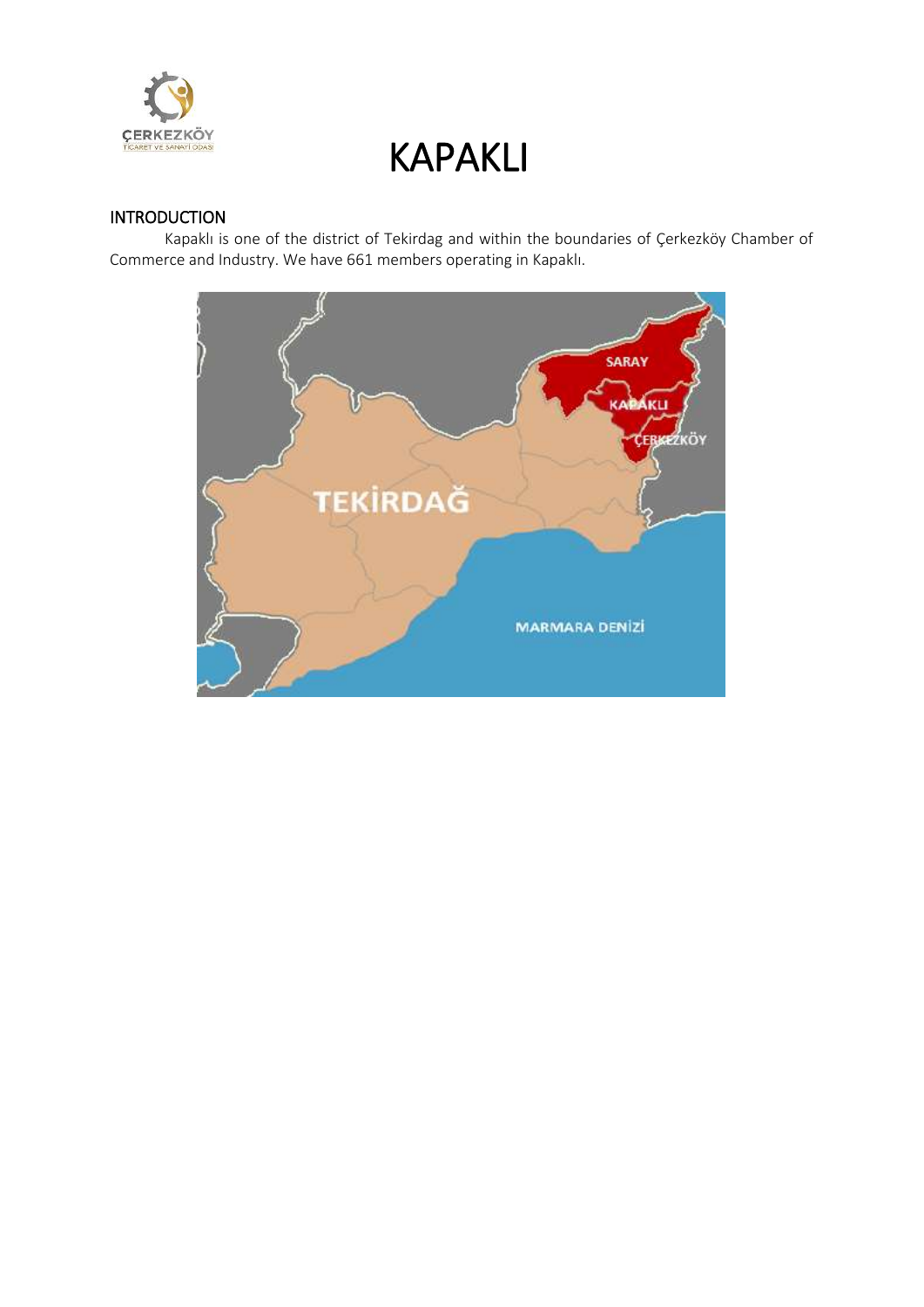

#### **HISTORY**

Kapaklıpınar village, Sultan of the Ottoman Empire at that time Sultan II. Abdülhamit was one of the newly established peasants who had been migrated from Yemen and Balvan by Ferman-ı Şahane and Novalselo (Nosel) due to the province of Edirne, Sanjak Tekfurdagı (Tekirdag) province, Saray district, Türbedere (Çerkezköy).

On the loss of the Ottoman army war on the fronts of the Danube (Balkan) and the Caucasus in the Ottoman-Russian war, which was made in 1877-1878, known as 93 War (Rumi year-1293) nearly one million refugees living in the region fell to Ottoman Turks and has been exposed to migration.

The founders of Kapaklı were able to come up with a lot of difficulties in the villages of Novoselo (Nosel), Balvan, Yemen, Selvi, Sürat, Malkoç and Karalar villages in the current Veliko Tarnova province and the Sofia road passing through today's Bulgaria and the Saray, Çerkezköy Turbedere) in the towns and villages.

This place, which is the source of water in the center, was closed over and turned into a well. The first settlement started around this well and the name of the village became "Kapaklıpınar" village by taking this wastewater. In time, the name began to be referred to briefly as Kapaklı and recorded as Kapaklı Village.

After the 1960 Akif Dubaz, Bilal Yılmaz, Veysel Pilasl, Ali Ihsan Lever, Nuri Canbaz, Halim Danacı, Recep Trust and Hussein Dubaz Kapakli headmen and Kapakli administration has been great services.

In 1970, it was decided to establish Çerkezköy Organized Industrial Zone by the decision of the Council of Ministers; a large majority of its lands are located in the covered settlement area. Çerkezköy Organized Industrial Zone started to operate in 1973 and started to operate factories. As the factories increased, migrations started to Kapaklı from surrounding provinces and provinces and also from every province of Turkey and Kapaklı's population increased.

Approaching 3000 population in 1986, Kapaklı became a municipality with the efforts of Recep Güven and the village elders. Founder Mayor Recep Güven served as Mayor in 1986- 1989, Şemsettin Dubaz in 1989-1994, Enver Özel in 1994-1999, for Kapaklı Şemsettin Dubaz Municipality between in 1999-2004. Irfan Mandali, who was elected Mayor in 2004, was elected as the president again in the local elections held in 2009 and 2014 and is still in office. With the law no. 6360 dated 06.12.2012, Uzunhacı, Karlıköy, Bahçeağıl, Yanıkağıl, Pinarca villagers and Karaağaç township bound to Çerkezköy have been connected to the county. Kapaklı, who was in the state of the province until 2014, became a district with the Law No. 6360 in the same year and left Çerkezköy.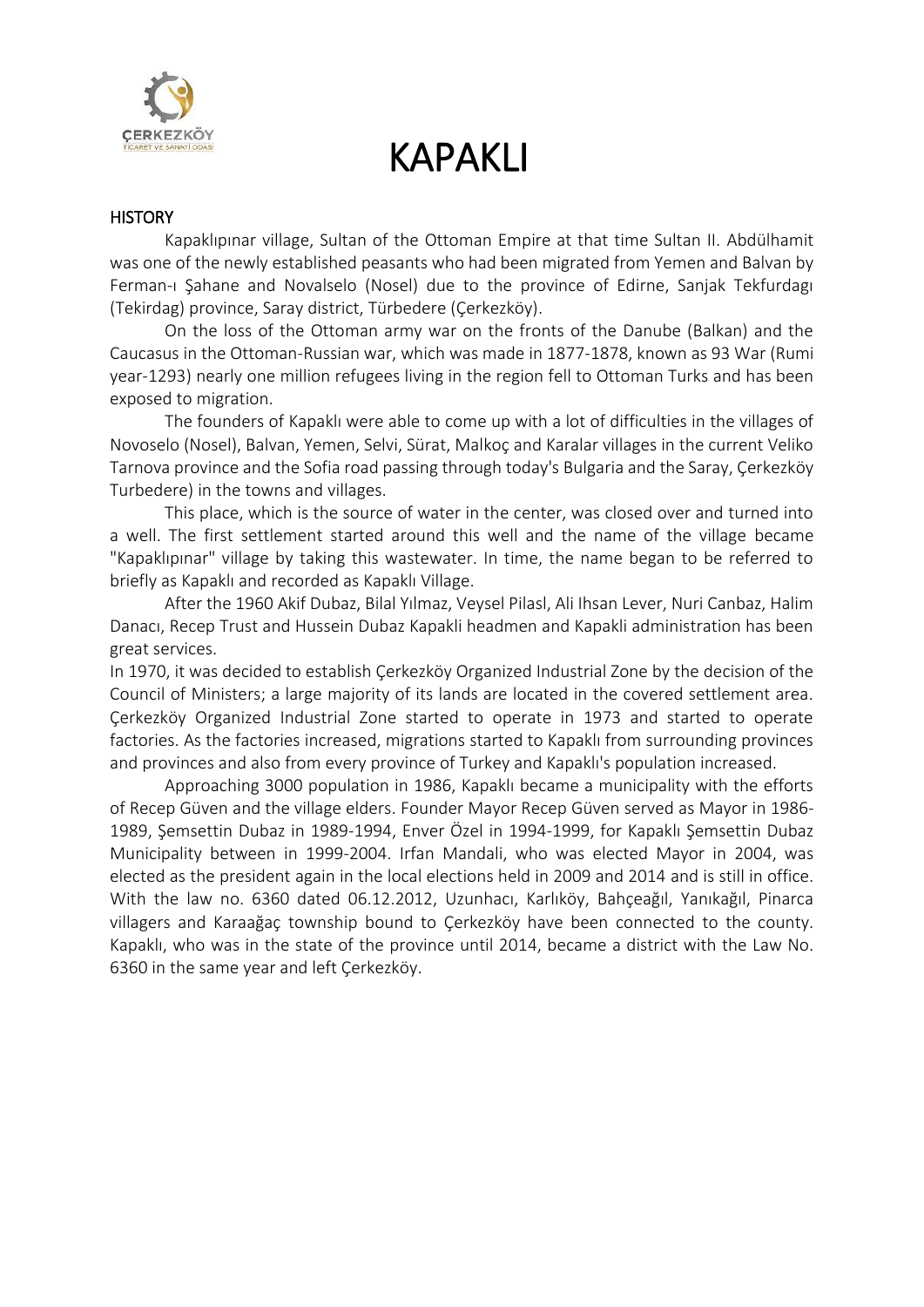

#### ECONOMY AND INDUSTRY

Kapaklı has a population that is predominantly agriculture and animal husbandry until the 1970s. After 1973, as the factories started to open in the Çerkezköy Organize Industry, the people living here started to work as workers. Over the years, the number of people working in Kapaklı has increased as the number of established factories.

On December 6, 2012, five villages and a town are connected to Kapaklı to create Kapaklı's new neighborhoods. The majority of the local people in Uzunhaci, Karlıköy, Bahçeağıl, Yanıkağıl and Pınarca districts, which have been in the village status before, provide a living with agriculture and animal husbandry. The majority of residents living in Kapaklı Town and Karaağaç Quarter live in industrial establishments.

Kapaklı Organized Industrial Zone started its activities as Karaagaç Improvement OIZ in 2011 and was established as improvement OIZ on June 6, 2012 and has become a normal organized industrial zone after its improvement on 7 October 2013. In 2016, the Organized Industrial Zone name was changed to the Kapaklı Organized Industrial Zone. Çerkezköy Chamber of Commerce and Industry Chairman Mr. Süleyman KOZUVA is led by the board of directors. There are 31 firms in Kapaklı Organized Industrial Zone with 35 plots of 269.714m2 inland. Today, 31 parcels of manufacturing, construction and project phases, 4 empty parcel has a 89% occupancy rate.

There are about 70,000 people in these companies of various sizes in both Kapaklı OIZ and Çerkezköy OIZ. The majority of the industrial establishments in different regions in our region are the leading industrial organizations of Turkey. The top 500 industrial establishments of Turkey in 2016, 19 of them and the list of the second 500 large establishments 14 of them are in our region. In addition, there are 30 companies in our region in the list of Turkey's biggest 1000 exporter companies announced in 2016. Most of these industrial enterprises export to various countries of the world and contribute to both the regional economy and the Turkish economy. Kapaklı OIZ's annual export volume is \$ 55,009,424.87 / Year. The number of industrial establishments' increases day by day and the number of employees increases accordingly. Kapaklı Organized Industrial Zone's annual employment is 553.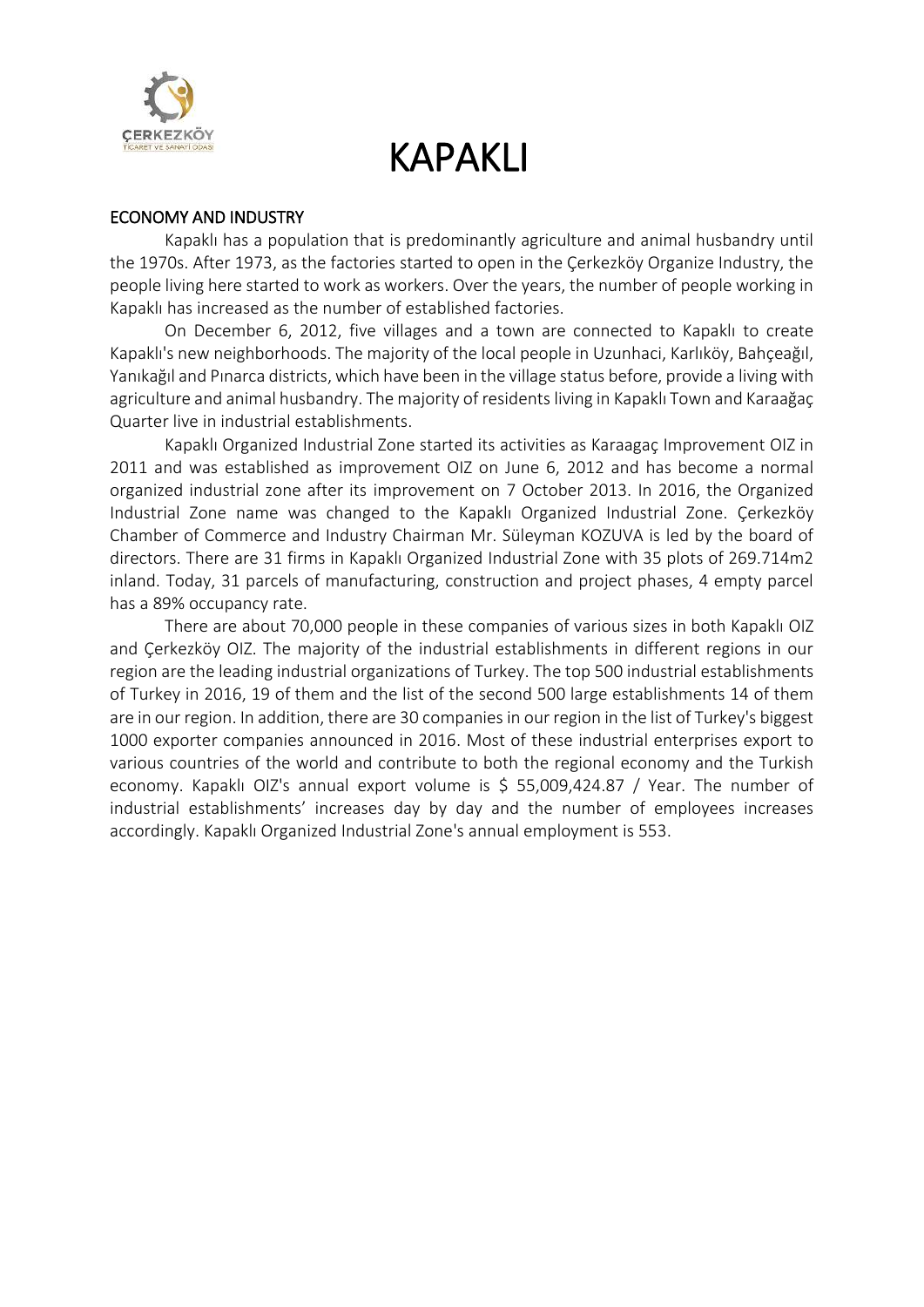

#### **AGRICULTURE**

Kapaklı's economic structure was based on agriculture until the 1970s, but today the population of agriculture has fallen to 15% of the total population due to the development of the industry and the population it carries. In the lands used as forest, agriculture and pasture area, the main products grown; Wheat and sunflower. In the province, cattle and sheep are grown in small quantities.

#### POPULATION

The population of Kapaklı is increasing every year. With the Greater City Act, Karaağaç and other villages are connected to Kapaklı. However, Kapaklı's population of 55 thousand 316 in 2007 has reached 85 thousand 898 by the end of 2013 and 97 thousand 700 by 2016 and by 105 thousand 243 by the latest population statistics (2017). Kapaklı, which is more than the central population of many provinces in Turkey due to its current population, continues to be one of the most populated settlements of Turkey every year.

### GEOGRAPHICAL STRUCTURE

Kapaklı District is located 70 km from the center of Tekirdağ province, 5 km from the district of Çerkezköy and 15 km from the district of Saray. Kırklareli province is located to the east of Istanbul Province.

The district lands consist of slightly rugged plains in the Ergene Basin.

Kapaklı district center consists of 14 neighborhoods in administrative direction (Atatürk, Bahçeağıl, Bahçelievler, Cumhuriyet, Fatih, İnönü, İsmetpaşa, Karaağaç, Karlıköy, Kazim Karabekir, Mimar Sinan, Pınarca, Uzunhacı and Yanıkağıl neighborhoods).

The district is under the influence of the distinctive features of the Thracian climate. Occasional cold northerly winds cause the fall of the warming in the region. Temperature ranges from 25 ° C to 35 ° C in summer and from 10 ° C to (-8 ° C) in winter.

### **TRANSPORTATION**

Access to the Kapaklı District is provided by road. Kapaklı town is located at the junction of Kınalı Distinction - Çerkezköy - Corlu road and Çerkezköy - Saray - Vize - Kırklareli roads. It is also connected to Transit European Motorway by Beyciler-Çerkezköy connection road. The Transit European Motorway connection road, which is important for Kapaklı, strengthens the connection of the city with Istanbul metropolis. The connection of the Kapaklı district with the provincial center of Tekirdağ is provided by Çerkezköy - Çorlu - Tekirdağ highway. Çerkezköy railway connection to the Kapaklı province is provided by Istanbul - Edirne - Europe railway. Çerkezköy station is one of the important export stations and the passenger has been moved to Istanbul - Çerkezköy electric suburban line since 1996. It will be one of the important stops for the Kapaklı, Halkalı-Kapıkule High Speed Train Project. The connection to the maritime route in the district is related to the port of Tekirdag.